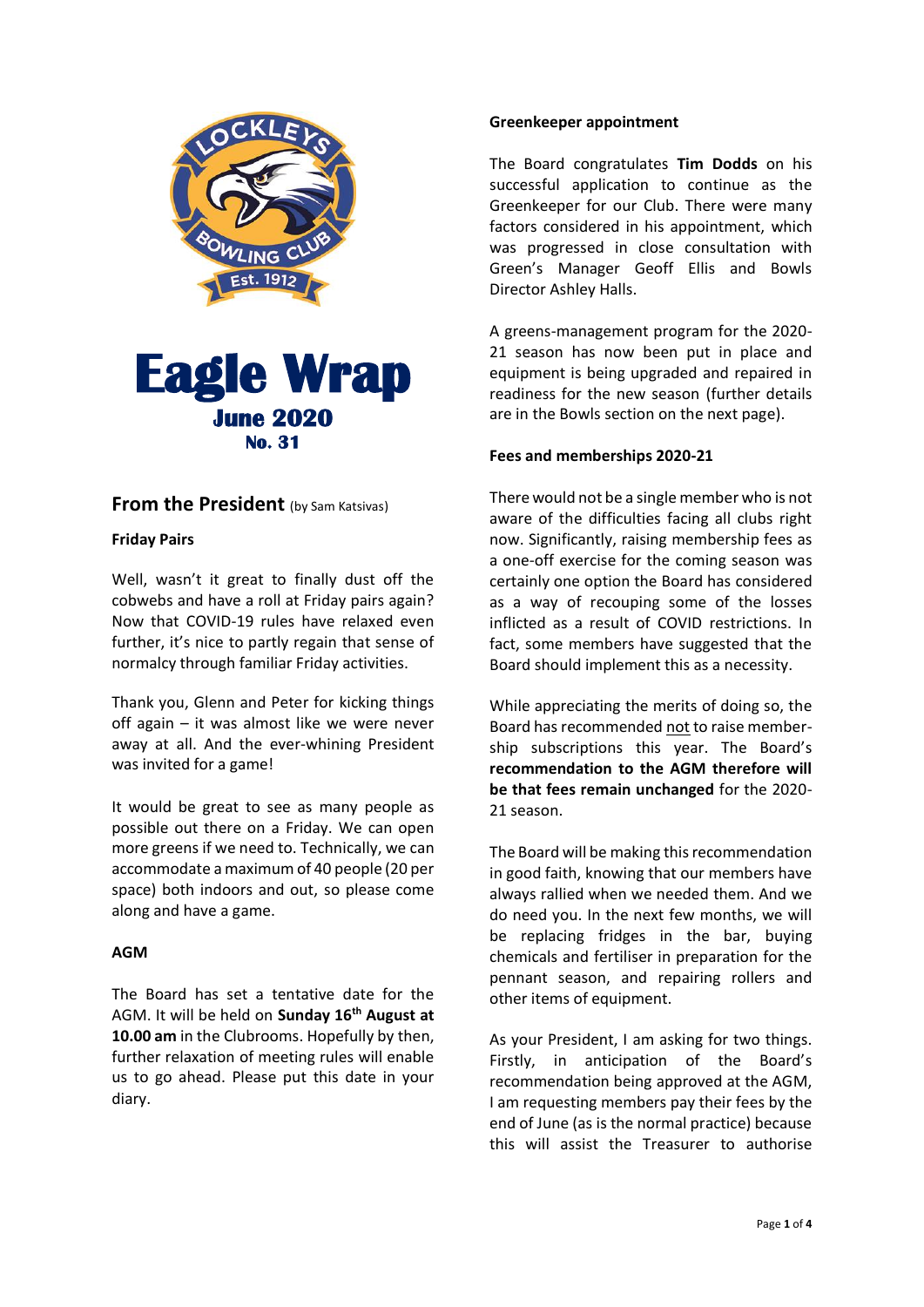immediate and necessary purchases for the Club.

Of course, should the AGM decide otherwise, fees already paid will be adjusted as needed.

Secondly, I am asking all members to consider what they are able to do within their means to make a **donation to the Club,** along with their membership fees for this year. We ask this every year and we have some very generous members who always support us.

However, this year is a little different, as we find ourselves in unfamiliar financial territory. Therefore, I ask, in lieu of not raising your membership fees, that you please add whatever donation you can afford to help sustain our Club.

Thank you all once again for your support and generosity. I can promise you this. Come October and pennant season, we will all be there again!

## **From the Board** (from the Secretary)

#### **Assistance from Council**

Council has undertaken to repair the ceiling beam in the main hall. Their assessment is that the damage is not structural and, pending its repair, should pose no particular risk to our members.

As mentioned previously, Council is also assisting with the repair and/or replacement of the bar fridges and associated compressors, with the expectation that new equipment will be in place before the start of the pennant season.

Council has also generously offered to reimburse the Club's outgoings during the coronavirus, which will include electricity costs, water and sewerage, and contents insurance. This will result in much-appreciated savings to the Club of several thousand dollars.

#### **State event tenders**

We're planning to tender again for the 2021 Women's Country Round Robin, following our

successful (and financially lucrative) hosting of the 2020 event in February.

We're also intending to advise Bowls SA that we do not wish to be allocated any other State events, such as State singles and pairs or sections of the Women's Country Carnival, which tend to require considerable volunteer effort for minimal financial return.

#### **Financials**

The auditor has now provided her report for 2019-20, which will be included in the final Annual Report. It reports satisfactorily on the Club's finances, with no adverse comments.

The Board has agreed a budget for 2020-21, notwithstanding the uncertainties associated with COVID-19. It anticipates a positive but very small profit which, under the circumstances, would be an acceptable outcome.

#### **Bowls** (from Ashley Halls)

#### **Greens Manager**

The Board is pleased to advise that **Peter Thaler** has been appointed Greens Manager with effect 1 June 2020, taking over from Geoff Ellis who has decided to relinquish the role after many years of much-appreciated work in this role. Thanks again Geoff for your very valued contribution and we welcome Peter to this important position.

#### **Greens management**

As mentioned by the President, the Board has ratified a greens-management program for the coming season, prepared by Tim Dodds in consultation with Geoff Ellis and a turfmanagement specialist. As part of the program, the Board had agreed to provide funding to

- 'spike' the greens in the next month or so (to allow better aeration, watering and fertilisation of the roots system)
- purchase new 'grooming' blades in the next month or so (to remove lateral growth and dead material, allowing for more effective leaf growth during the growing season)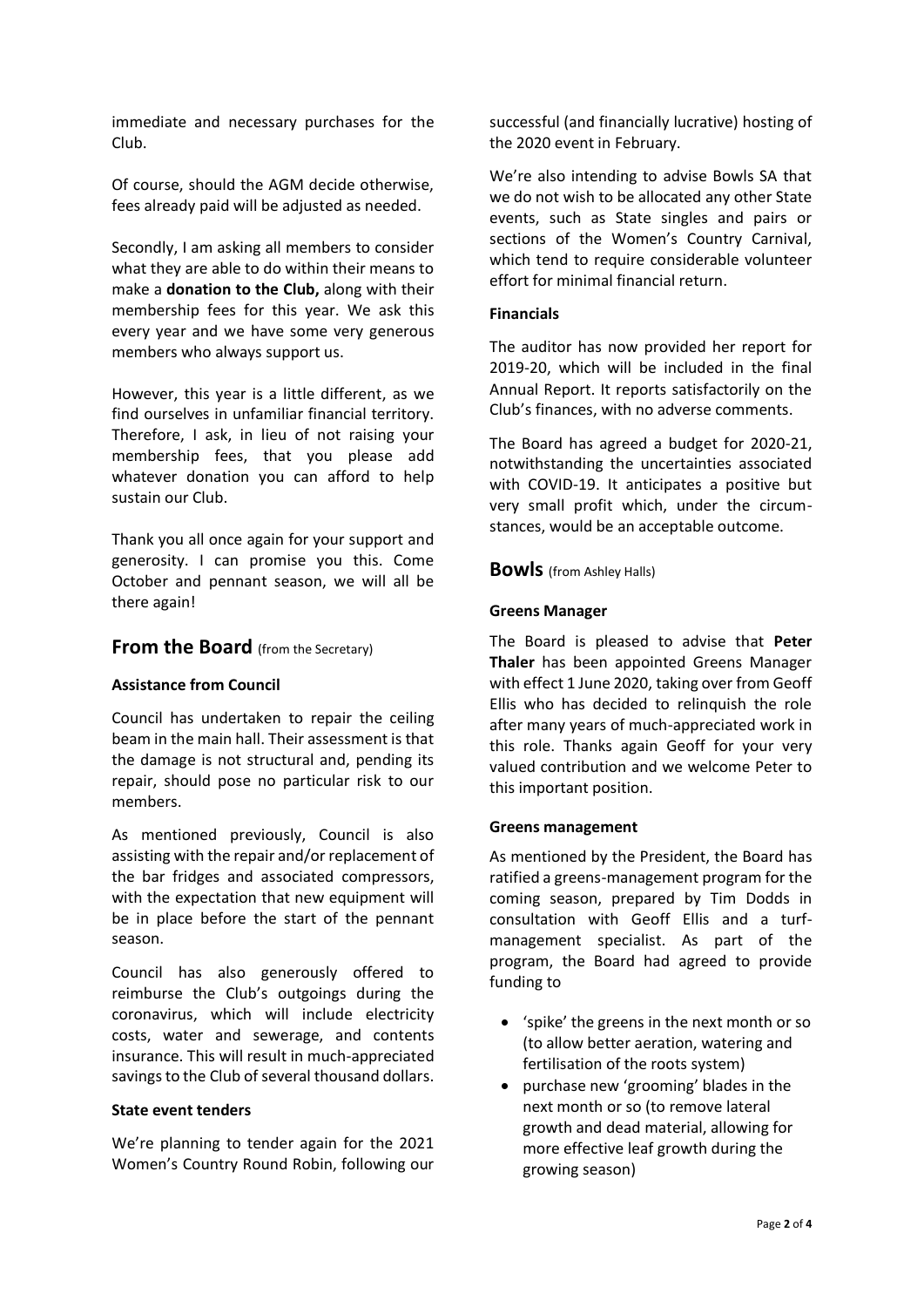- repair our second greens roller before the start of the pennant season (for backup and to enable 'double rolling'), and
- pave the current grassed areas between the northern-ends of A, B and C greens to allow easier access/egress of machinery (though this task is not considered urgent and may be deferred for a few months).

## **2020-21 pennant season**

We're awaiting advice from the Metropolitan Bowls Association (MBA) as to when the pennant season will resume, which is obviously dependent on the continuing easing of COVID restrictions.

Our expectation is that it will resume about Saturday 17 October, suggesting our pennant trials will begin in mid-September. Dates will be advised as soon as they come to hand.

In the meantime, we're giving consideration to resuming an intra-club competition on Wednesday afternoons. We've also responded to the MBA's invitation to comment on the pennant structure, a copy of which is attached to this newsletter.

#### **Volunteers for bowls-related positions**

This season's membership renewal form includes a call for volunteers to fill the positions of pennant selectors, Night Owls coordinators, and teams to roll the greens (ideally 2-3 teams of two members to cover Wednesdays, Thursdays and Saturdays).

Please give consideration to volunteering for these important roles, which are essential for a successful pennant season in 2020-21.

# **Sponsorship**

Sponsors greatly assist the viability of our Club. We've listed below the Club's sponsors, with a brief explanation of their products or services.

Members are encouraged to support these sponsors, and make sure you mention that you or a member of your family are from the Lockleys Bowling Club.

## **Platinum level**

- **Peter Elberg Funerals** committed to excellence and underpinned with care and integrity
- **Premier Home Loans** provide excellent financial advice; every loan or refinancing benefits both members and the Club

## **Gold level**

- **Hypercore** need a computer or repairs to a computer or want some online help?
- **Shingleback** although a past sponsor, we are still benefitting from a generous donation of their wines; visit their cellar door
- **EMA Legal** provides advice and representation in the areas of employment law, industrial relations, workers compensation and general litigation
- **Lockleys Hotel** for all you liquor needs; members receive a 20% discount on meals Monday to Thursday (but please appreciate that COVID-19 restrictions may have temporarily suspended this offer)
- **Air Comfort Services** need a new air conditioner or service to an existing one; their objective is to provide customers with safe, reliable and optimum cost services delivered on time
- **Seaside Garden Cottages** three beautifully presented, architectdesigned private cottages, the perfect getaway on Kangaroo Island
- **SA Accountancy** whether it's tax time or you need help with book-keeping, SA Accountancy can help you with specialised financial practices

# **Silver level**

• **Horndale Winery** – great selection of wines and, for the winter months, a very delicious range of fortified wines, with ports a speciality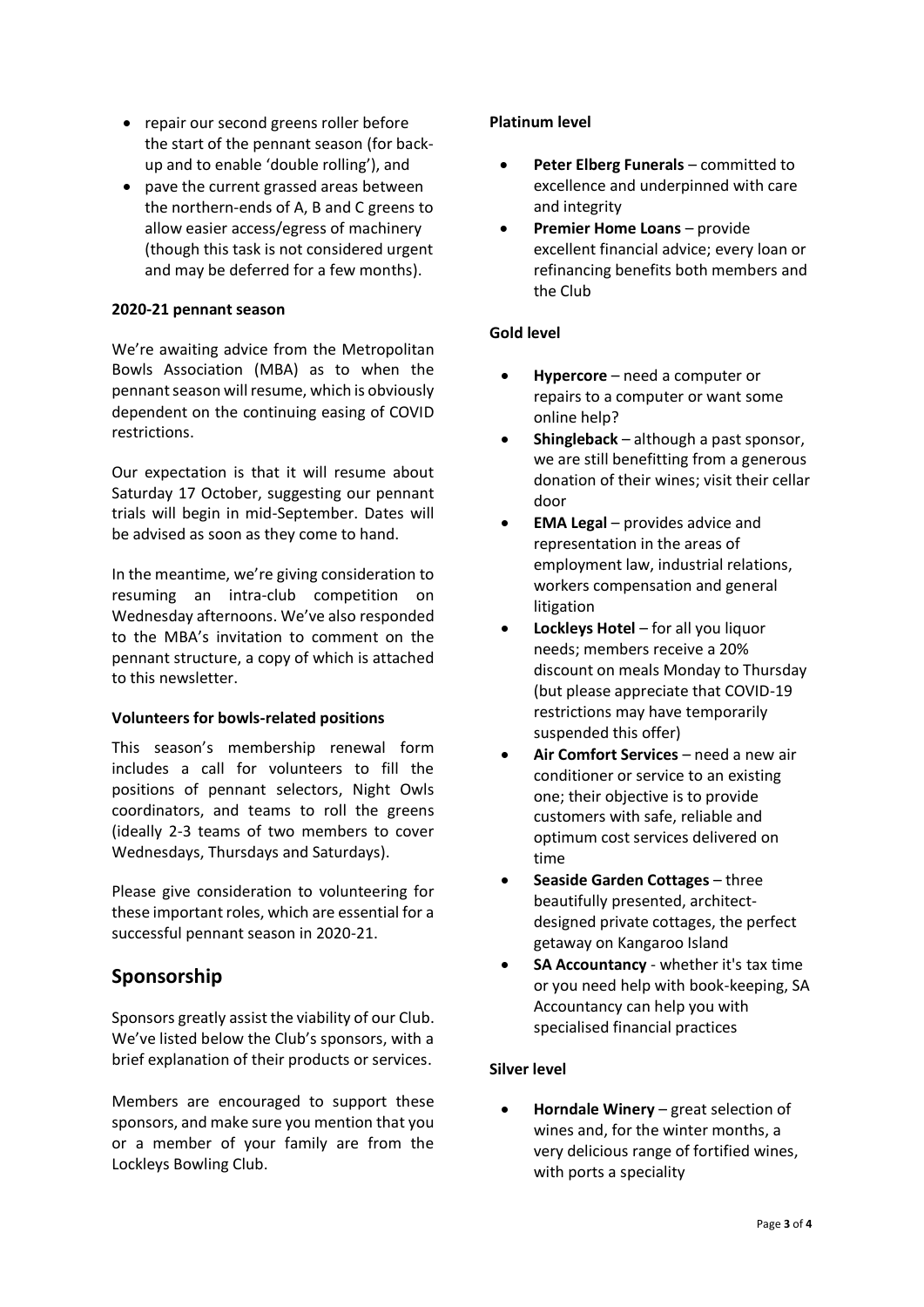- **Peressin Pools** thinking of putting in a swimming pool or you have a pool that needs maintenance?
- **Karidis Retirement Villages** considering downsizing; make sure you mention Lockleys Bowling Club and the \$500 referral program
- **Baa Moo Oink** premium quality meat and excellent value at wholesale prices
- **Ken Hall Plumbers** if you experience a plumbing, electrical or roofing problem in your home or office, give Ken a call; members receive a 10% discount on services

#### **Bronze level**

- **Fulham Fresh** all your fruit and vegetable needs at your fingertips
- **Supa Sava Embroidery** any embroidery needs are expertly handled
- **Drakes Supermarkets** for every dollar spent, the Club receives one cent; it adds up; remember to get your barcode scanned
- **Bunnings Adelaide Airport** for all your DIY, household maintenance and gardening needs, remember to mention Lockleys Bowling Club.

# **Keep up-to-date with Facebook**

For the latest news and updates on the Club, access our Facebook page on <https://www.facebook.com/LockleysBowlingClub/>

If you have suggestions for material to include on Facebook, please contact Mark Ballestrin on 0417 700 257.

# **Did you hear about ..?**

A Scotsman, an Irishman and an Englishman are each sentenced to a year in solitary confinement. But before being locked away, each is granted a year's supply of whatever they want to get through the long spell alone.

The Scotsman asks for a year's supply of whisky; it's given to him and he's locked away. The Irishman asks for a year's supply of Guinness, so he's locked up with several hundred bottles. The Englishman asks for a year's supply of cigarettes and he's given a pile of cartons.

One year later, their doors are unlocked.

The Scotsman staggers out and shouts, 'I'm free!' and keels over dead from alcohol poisoning. The Irishman is dragged out into the light, whereupon he promptly dies of liver failure.

When the door to the Englishman's cell is opened, everybody watches eagerly to see what sort of a wreck he's made of himself. To their surprise, he walks out, sidles up to the first person he sees and asks, 'I say, you wouldn't happen to have a match would you?'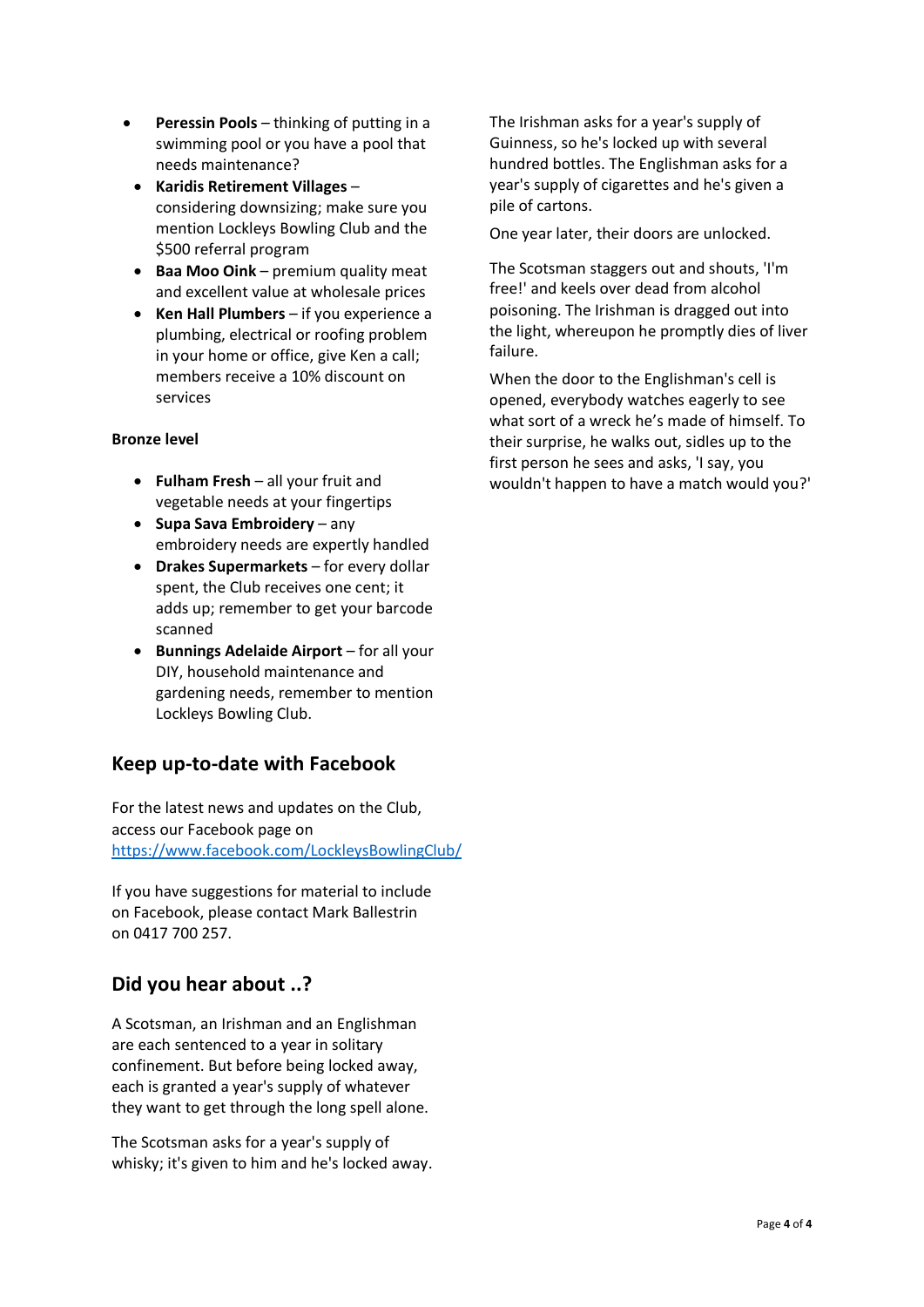# *Proposal to reduce the MBA pennant competition from eighteen minor round matches to fourteen minor round matches and associated restructure of grades*

## **Lockleys Bowling Club's response**

The following comments are intended to present our view from both a player and club perspective. In the main, they probably represent my thoughts, as Bowls Director, however several players did take the time to provide me their views, knowing that I was to provide a club response.

Players seem to have mixed views on the length of the season. For some, it is a bit long. For most, the season seems to go too quickly, especially after Christmas. With the finals, the season can now be 21 weeks, so the change would bring it back to 17 weeks – however, only 50% of teams and players would be involved in finals.

It must be recognised that the culture of bowling in South Australia is focussed on representing one's club in pennant competition. That won't change in a hurry. A lot of players will see the change as four weeks less bowling, notwithstanding other events being available, many are not interested. And one point on this that I've never seen discussed – for those bowlers who have partners who don't bowl, the pressure not to participate in "discretionary" events. For some, less pennant games simply means less bowling.

Some members expressed disappointment that pennant play stopped last season for the World Champion of Champions and the ladies had a week off due to a Vic v SA State series. We know the pressure on you to not schedule when Bowls SA or Bowls Australia have competing events. There is talk that these events may be condensed into a period in early October, which would place some pressure to start the pennant season a few weeks later. If that is to occur, I think most bowlers would prefer to extend the season into April rather than shorten the season. It is often commented at the moment that our greens are at their best when the season is over.

The commitment expected of State bowlers is understood. But will four less pennant games make a difference to them, or are there other things that could be done differently. Perhaps playing all State events after the conclusion of the pennant season will not reduce the amount of bowling, but would spread it over a greater part of the year. Also, Bowls SA is sometimes criticised for perceiving to cater to the elite level, rather than the "rank and file" bowlers. Given the number of teams (and therefore players) in the MBA competition at the lower levels, we question whether the needs and wishes of that group of players is given enough consideration in these types of reviews.

From a club perspective, the pennant season provides the impetus for revenue, because that is the time when all members are around. Most clubs have bowlers who either live interstate during the winter months or disappear off the charts and only return for the start of the season. Again, that is unlikely to change. Your document is unclear whether the intention is to start the season later (most likely), finish earlier, or start and finish at the same time with days in the middle for catch-up… but if the period from round one to grand final day is shortened, club revenues will suffer.

Pennant days are profitable. Reducing the number of home games from nine to seven will have a greater impact on some clubs more than others. However, no-one gains. The idea that club tournaments will make up that shortfall is dubious. We have seen the number of players entering tournaments and State events decline in recent years and for some of the reasons mentioned above, a shortened pennant season will not necessarily change that. Especially if the period "freed up" is pre-season when a lot of players are not around. It can be argued that clubs should be looking at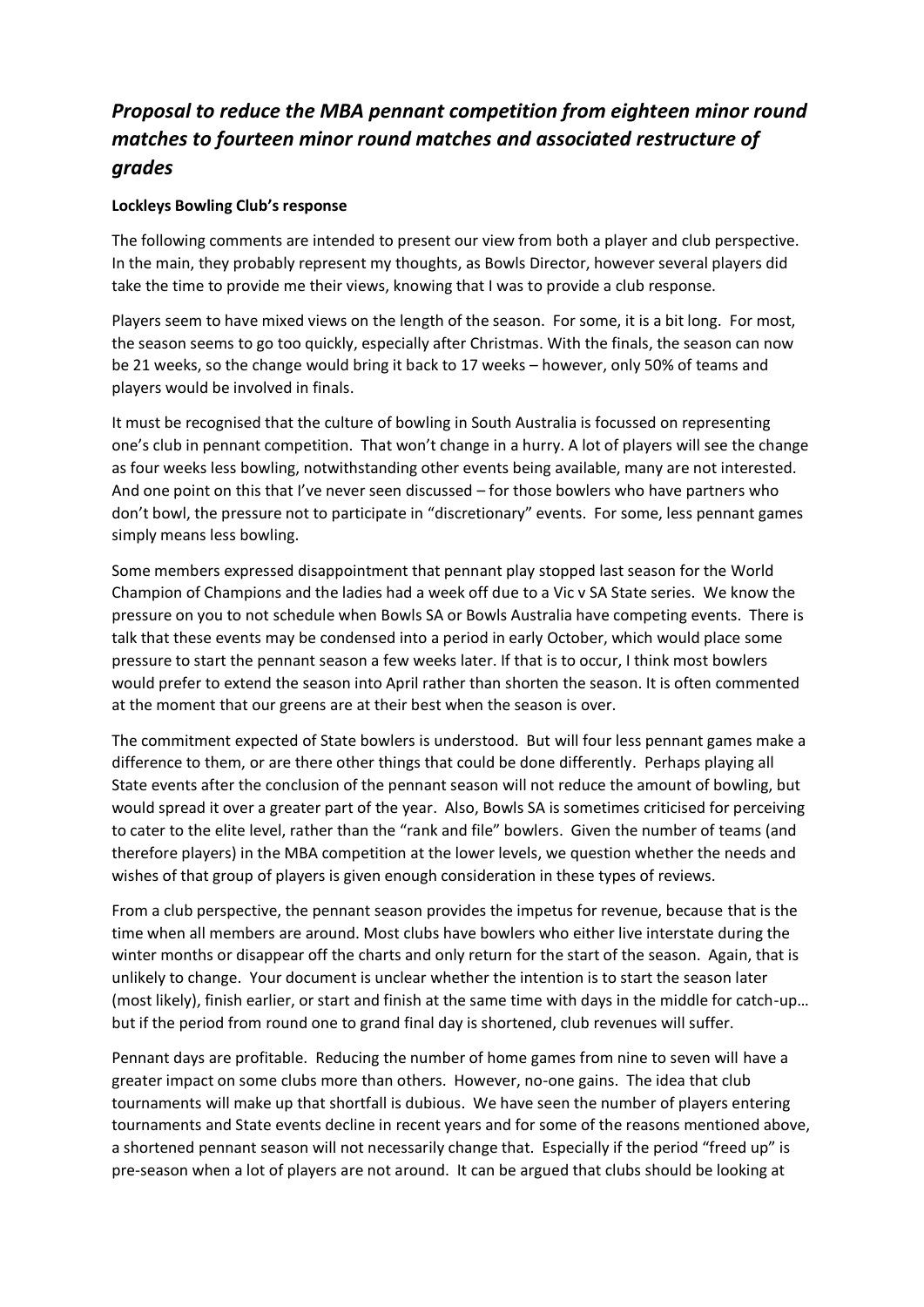different revenue streams and not relying on pennant activities for survival and that is correct. But every dollar helps. And shortening the season doesn't.

The above points are not show stoppers, however it's not evident that any argument can be put to show that reducing the season from 18 minor round games to 14 is financially beneficial for the clubs involved. Perhaps the only one is that a shortened season may lead to more players committing to pennant play, but that is a tenuous argument, to say the least.

Some of the points in your programme structure document have been addressed. The remainder are mainly points which assist the MBA in the organisation of the competition amidst pressures from Bowls SA and Bowls Australia. From an organisation viewpoint, there are benefits regarding flexibility, the ability to avoid scheduling on public holidays, to pick up cancelled rounds, etc. An eight team competition with two promoted and two relegated (if that's what's intended) would produce some high drama in the last couple of rounds. However, the primary question is how this proposed change benefits participating clubs and their members and we're not sure that it does.

Addressing some of the other points in the document:

- Starting the season later to help greenkeepers prepare the greens is a furphy if they're not preparing them for pennant play, they would have to be preparing them for other events.
- Travel Lockleys is centrally located so it's not as big an issue for us. Speaking with Lockleys club members and members of other clubs, the feeling is that this a bigger issue on Wednesday and Thursday than Saturday. The idea of north, south, east and west is good. Not so sure about the need for a "central division". Our division 3 ladies played in an eight team central division in the season just gone. Five of the other seven clubs were on the eastern side of town so their travelling time was little better than if they'd played against some of the furthest southern clubs.
- Extending the finals series to all divisions. Why not? Playing for a spot in the four keeps the season alive a lot longer for many teams. It's also a good money spinner for clubs hosting finals. If the season was shortened, finals eligibility may need to be tweaked a little.
- Thursday women's competition Yes, there is concern about participation levels and the reduced number of teams competing. The change to the number of opposite gender players allowed last season (reduced from six to four) had an impact (as it also did on Wednesdays) with some teams struggling for players, so that may need to be reviewed. Clubs just have to manage this as best they can.
- Heat Policy We think the heat policy is as good as it can be. It strikes the right balance between player safety and getting matches played. Perhaps, two things to be considered. Replay of games on Friday night (or some other time) for all cancelled matches on all days. Secondly, there may be a need to tweak which observation point some clubs are aligned. This is probably a Bowls SA issue to address, but for example, Modbury and Hope Valley are aligned to Edinburgh (the closest observation point) but their whether pattern is more aligned to West Terrace. There may be other clubs in a similar situation.
- Pennant Format document this can be introduced regardless of whether there is an eight team or ten team competition. Division one would be weaker. In the three years that Division one has been unified on a Saturday the gap between Premier and Division one has been reduced. Lockleys was the first team in four years to get promoted to Premier and go straight back down the following season. A return to north and south in division one would reduce the level somewhat because of the number of teams involved. Maybe a suggestion to have north and south on Wednesday and Thursday and leave one division 1 on Saturday, given our view that travel is a bigger issue during the week.